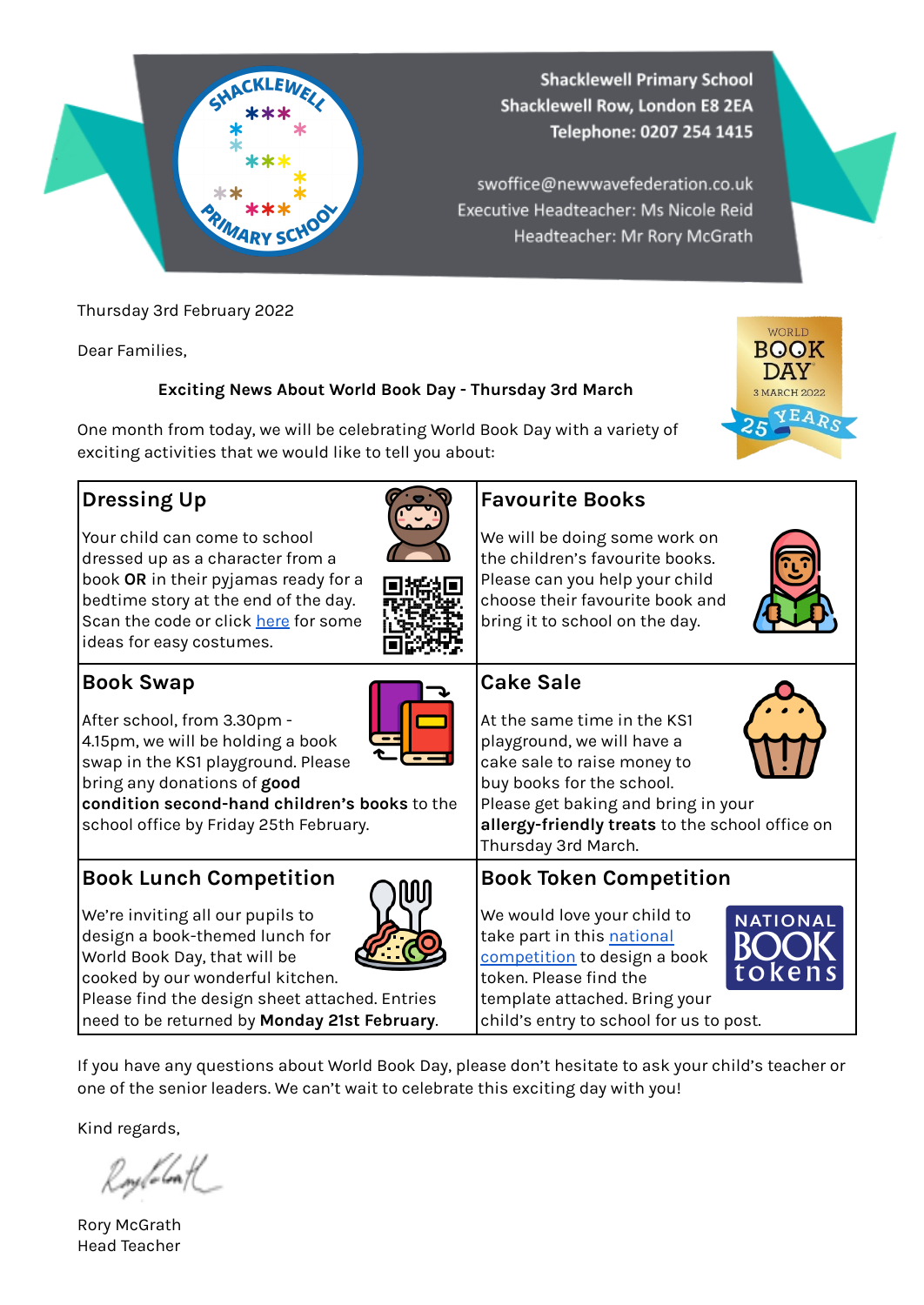

## **DESIGN** A NATIONAL BOOK TOKEN **COMPETITION**

#### DESIGN YOUR BOOK TOKEN HERE





When sending us your entry, please ensure you include page 2 with your contact details.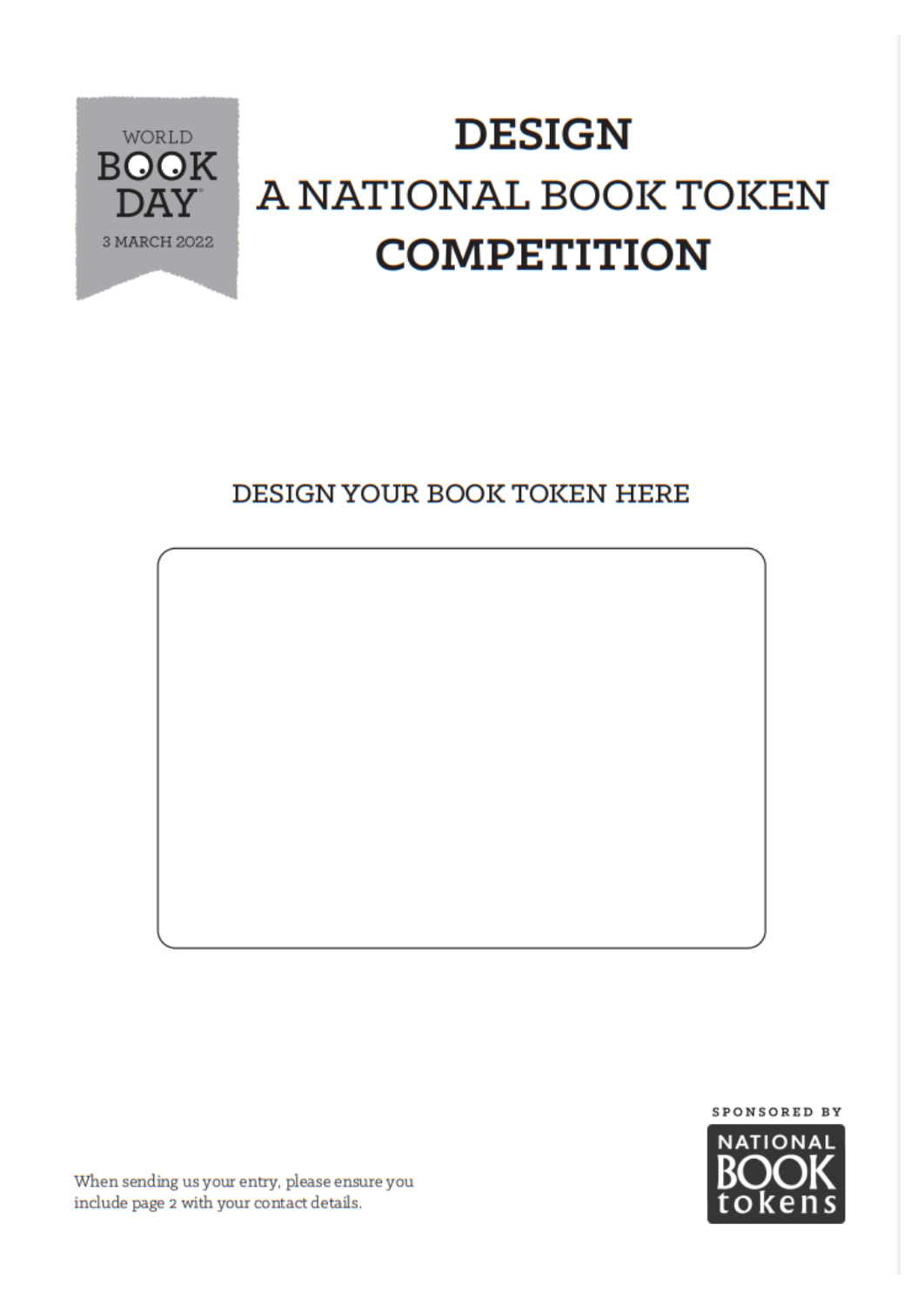

## **DESIGN** A NATIONAL BOOK TOKEN **COMPETITION**

| Your relationship to the child:                                       |
|-----------------------------------------------------------------------|
| L<br>Teacher/librarian/other school staff                             |
| Parent/guardian                                                       |
|                                                                       |
|                                                                       |
| SCHOOL ADDRESS (or HOME ADDRESS if home-schooled):                    |
|                                                                       |
|                                                                       |
|                                                                       |
| I give permission for the above-named child to enter the competition. |
|                                                                       |

National Book Tokens have been inspiring booklovers since 1932. We work with our charity partners - and through the thousands of people who give National Book Tokens as gifts and rewards each year - to encourage a lifelong love of reading among children everywhere. Accepted in thousands of bookshops across the UK and Ireland, National Book Tokens are the perfect way to reward and inspire. Find out more at nationalbooktokens.com.

SPONSORED BY